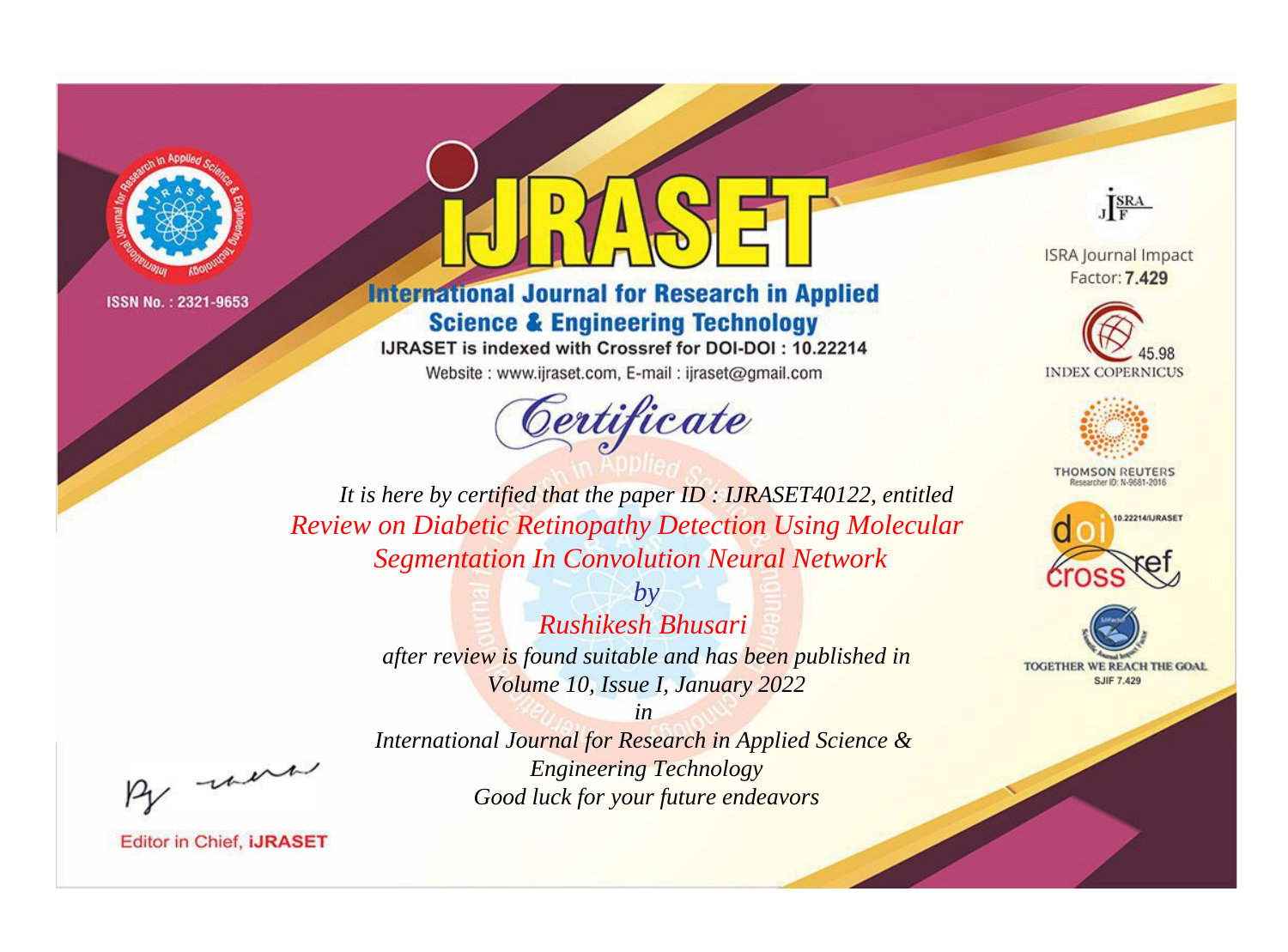

# **International Journal for Research in Applied Science & Engineering Technology**

IJRASET is indexed with Crossref for DOI-DOI: 10.22214

Website: www.ijraset.com, E-mail: ijraset@gmail.com



JERA

**ISRA Journal Impact** Factor: 7.429





**THOMSON REUTERS** 



TOGETHER WE REACH THE GOAL **SJIF 7.429** 

It is here by certified that the paper ID: IJRASET40122, entitled **Review on Diabetic Retinopathy Detection Using Molecular Segmentation In Convolution Neural Network** 

> $b\nu$ Suraj Paswan after review is found suitable and has been published in Volume 10, Issue I, January 2022

were

 $in$ International Journal for Research in Applied Science & **Engineering Technology** Good luck for your future endeavors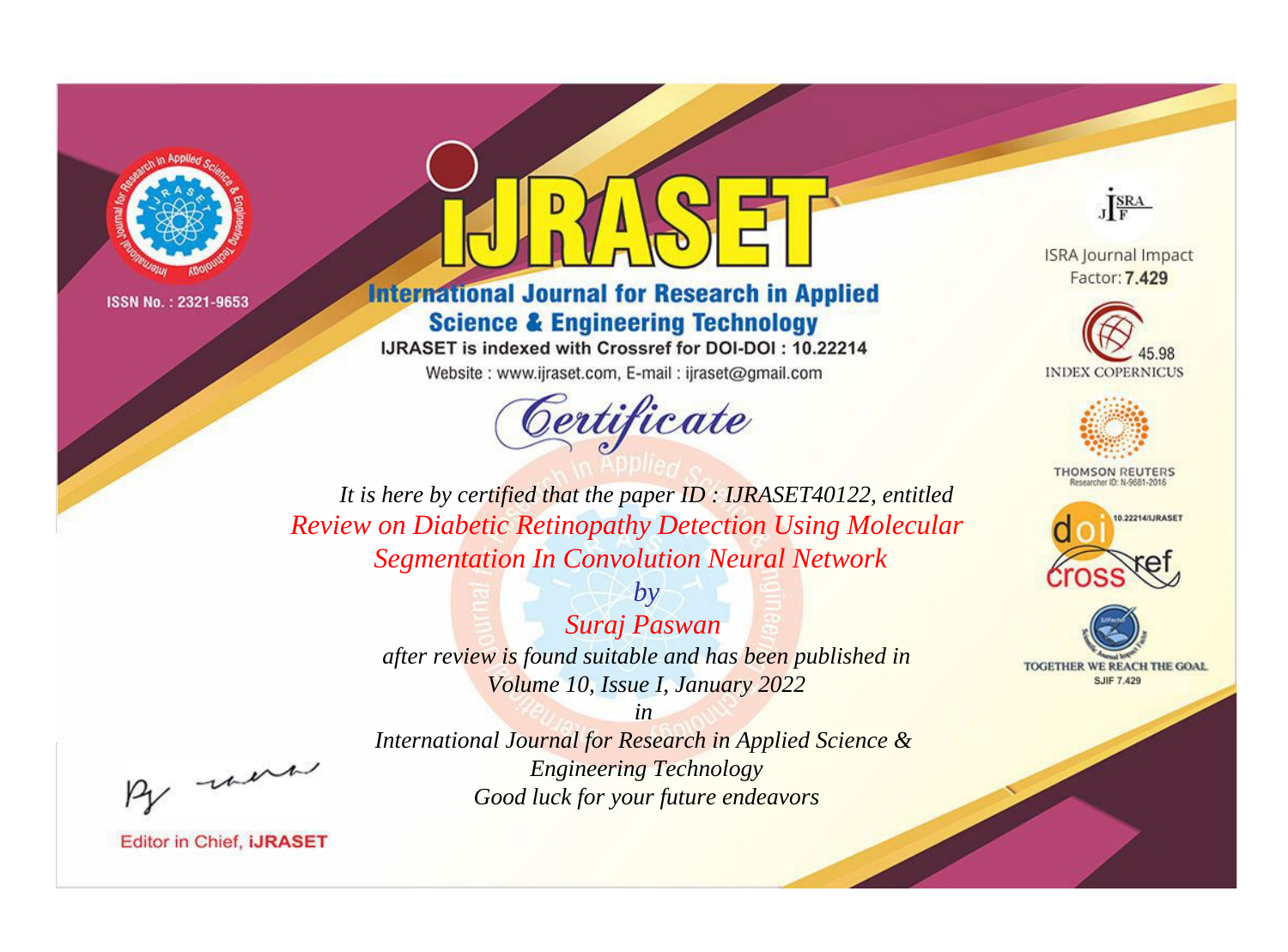

# **International Journal for Research in Applied Science & Engineering Technology**

IJRASET is indexed with Crossref for DOI-DOI: 10.22214

Website: www.ijraset.com, E-mail: ijraset@gmail.com



JERA

**ISRA Journal Impact** Factor: 7.429





**THOMSON REUTERS** 



TOGETHER WE REACH THE GOAL **SJIF 7.429** 

It is here by certified that the paper ID: IJRASET40122, entitled **Review on Diabetic Retinopathy Detection Using Molecular Segmentation In Convolution Neural Network** 

> $b\nu$ **Tushar Parate** after review is found suitable and has been published in Volume 10, Issue I, January 2022

were

International Journal for Research in Applied Science & **Engineering Technology** Good luck for your future endeavors

 $in$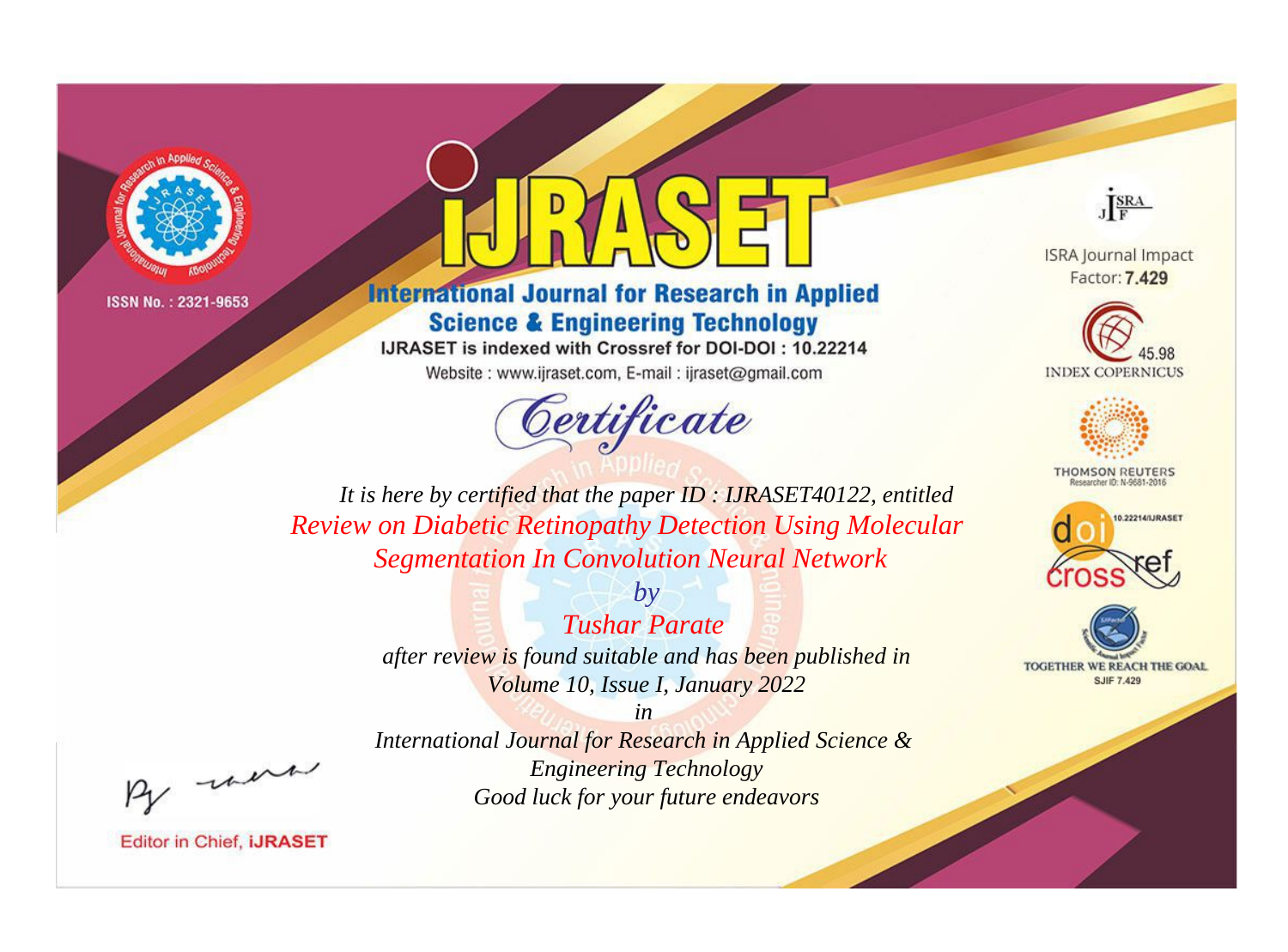

# **International Journal for Research in Applied Science & Engineering Technology**

IJRASET is indexed with Crossref for DOI-DOI: 10.22214

Website: www.ijraset.com, E-mail: ijraset@gmail.com



JERA

**ISRA Journal Impact** Factor: 7.429





**THOMSON REUTERS** 



TOGETHER WE REACH THE GOAL **SJIF 7.429** 

It is here by certified that the paper ID: IJRASET40122, entitled **Review on Diabetic Retinopathy Detection Using Molecular Segmentation In Convolution Neural Network** 

> $b\nu$ **Sandip Neware** after review is found suitable and has been published in Volume 10, Issue I, January 2022

were

 $in$ International Journal for Research in Applied Science & **Engineering Technology** Good luck for your future endeavors